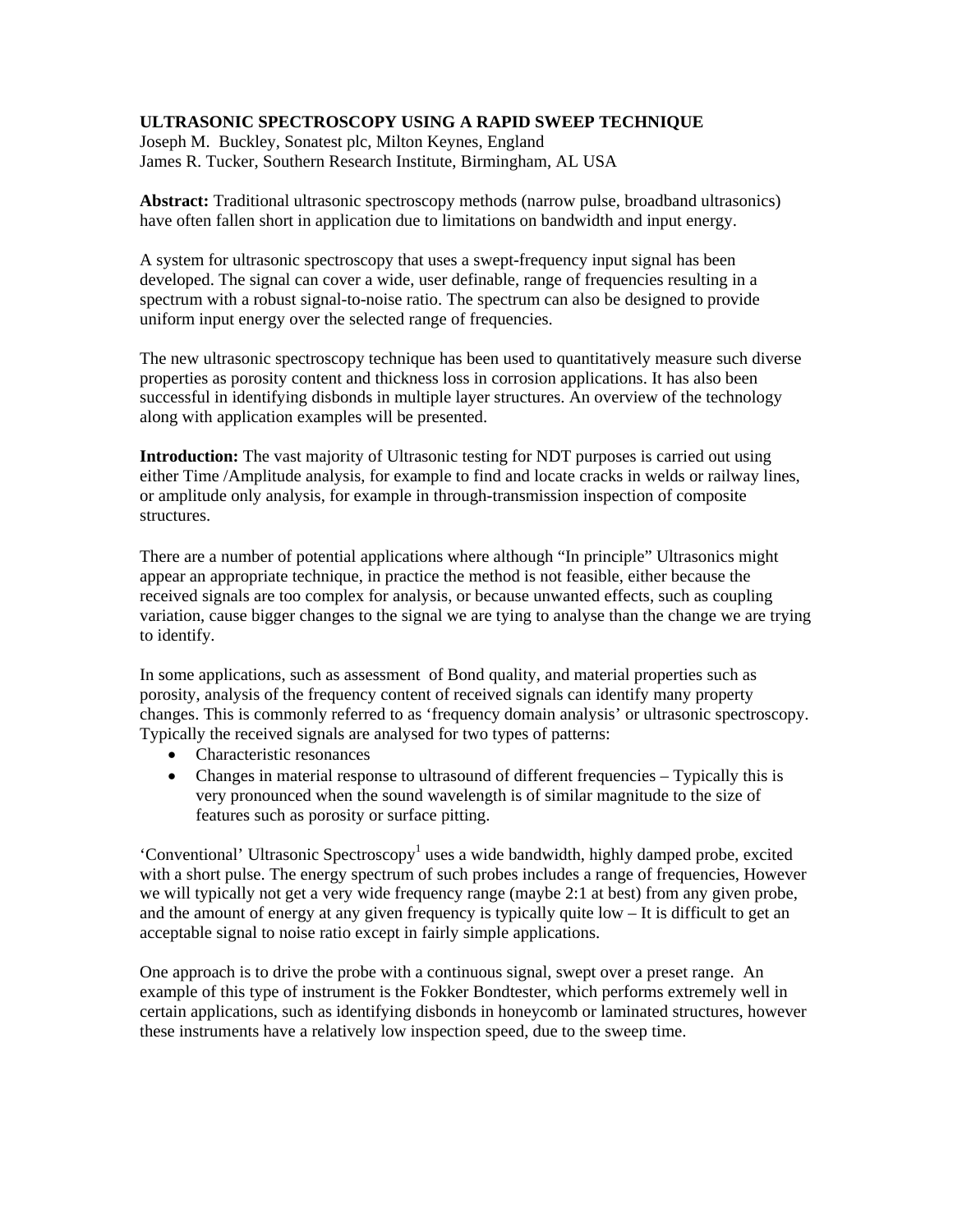**Ultraspec<sup>TM</sup>:** The Ultraspec<sup>TM</sup> system<sup>2,3</sup>, developed by the Southern Research Institute in Birmingham Alabama, uses a digitised 'Chirp' signal to drive a standard dual element probe with an appropriate range of frequencies. This provides a high energy, even with a broadband signal, and gives the ability to tune the range and centre frequency to suit the application. After amplification the received signal is digitised and processed using a Double Fourier transform technique to identify resonances and resonance spacing. **Figure 1 'Chirp' waveform** 



Sonatest are working with SRI to commercialise this technique.

**UltraSpec theory – Normalisation:** When analysing the properties of a material in the frequency domain it is very desirable to isolate the properties of the material under investigation from those of the instrumentation, Ultrasonic transducers are not, in general designed for broad frequency response, Those that are tend to be of relatively low efficiency.

With UltraSpec we normalize the frequency response by adjusting the amplitude envelope of the transmit waveform over the cycle as shown in Figure 2.





Thus we can achieve a 'square-wave' response in the frequency domain with much greater energy and frequency range than with a conventional pulse drive

The Ultraspec software implementation includes a semi-automatic routine for this normalization procedure. This is typically done using the transducer on a relatively thick piece of metal or plastic (where the material itself will introduce minimal frequency dependence and provide many resonances)

**Signal analysis:** The received signal is normally very complex (at least when viewed in the time domain). After amplification to a suitable level, and digitisation a Fast Fourier transform (Figure

Ultrasonic Spectroscopy Using A Rapid Sweep Technique JM Buckley, JR Tucker.  $31<sup>st</sup>$  August 2004 Page 2 of 7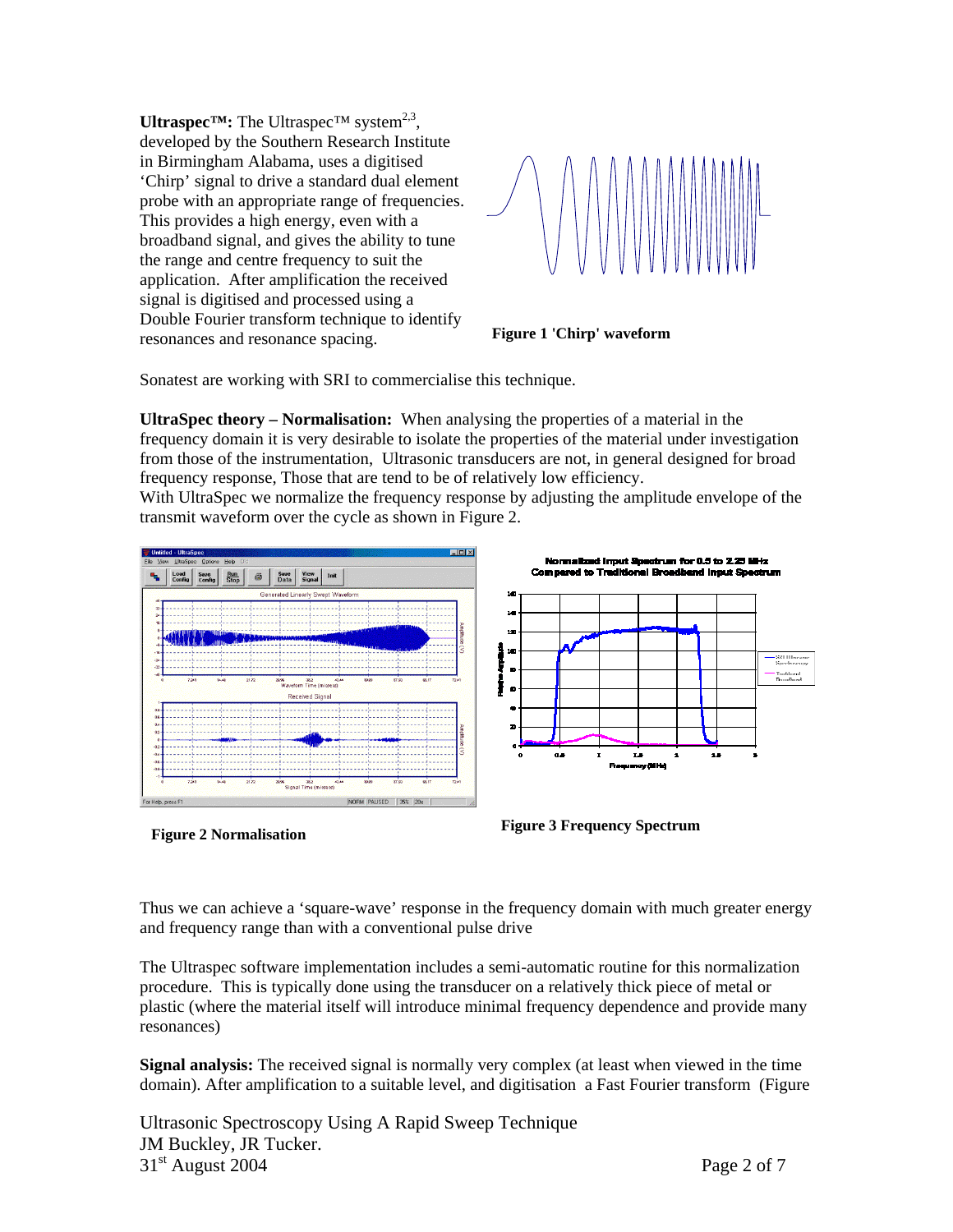4) is produced, which identifies the frequency components of the received waveform. For some applications, such as identifying frequency dependant attenuation of the signals, this is sufficient, for other applications, such as complex structures having multiple resonances; a second Fourier transform is performed (Figure 5) . This identifies the spacing of the resonances, which will often give much better clarity of analysis. For thin materials, at typical frequencies so far used with Ultraspec, the Frequency range will not provide multiple resonances, so the Spacing transform cannot be used.





**Figure 5 Spectrum Resonance Spacing Figure 4 Resonance Spectrum** 

**Implementation:** Currently Ultraspec is implemented with two PCI cards on a Desktop or 'luggable' PC. The original version of the Ultraspec software was DOS-based, but this has now been transferred to a Microsoft windows Platform. Ultraspec has also been implemented as a plug-in for the QinetiQ Andscan software, and has been interfaced to the Boeing MAUS scanner, While Ultraspec is typically slower than pulse echo Ultrasonics, it is very much faster than swept frequency techniques, so C-scanning is a realistic option.

It is recognised that the bulky nature of a PC **Figure 6 Ultraspec windows interface** implementation, as well as the requirement for AC power, is less than ideal for many techniques where UltraSpec would be useful, so it is currently intended to implement the Ultraspec technique in a portable package similar to the current Sonatest range of Ultrasonic Flaw Detectors.





**Figure 7 Sonatest MS340 Flaw Detector**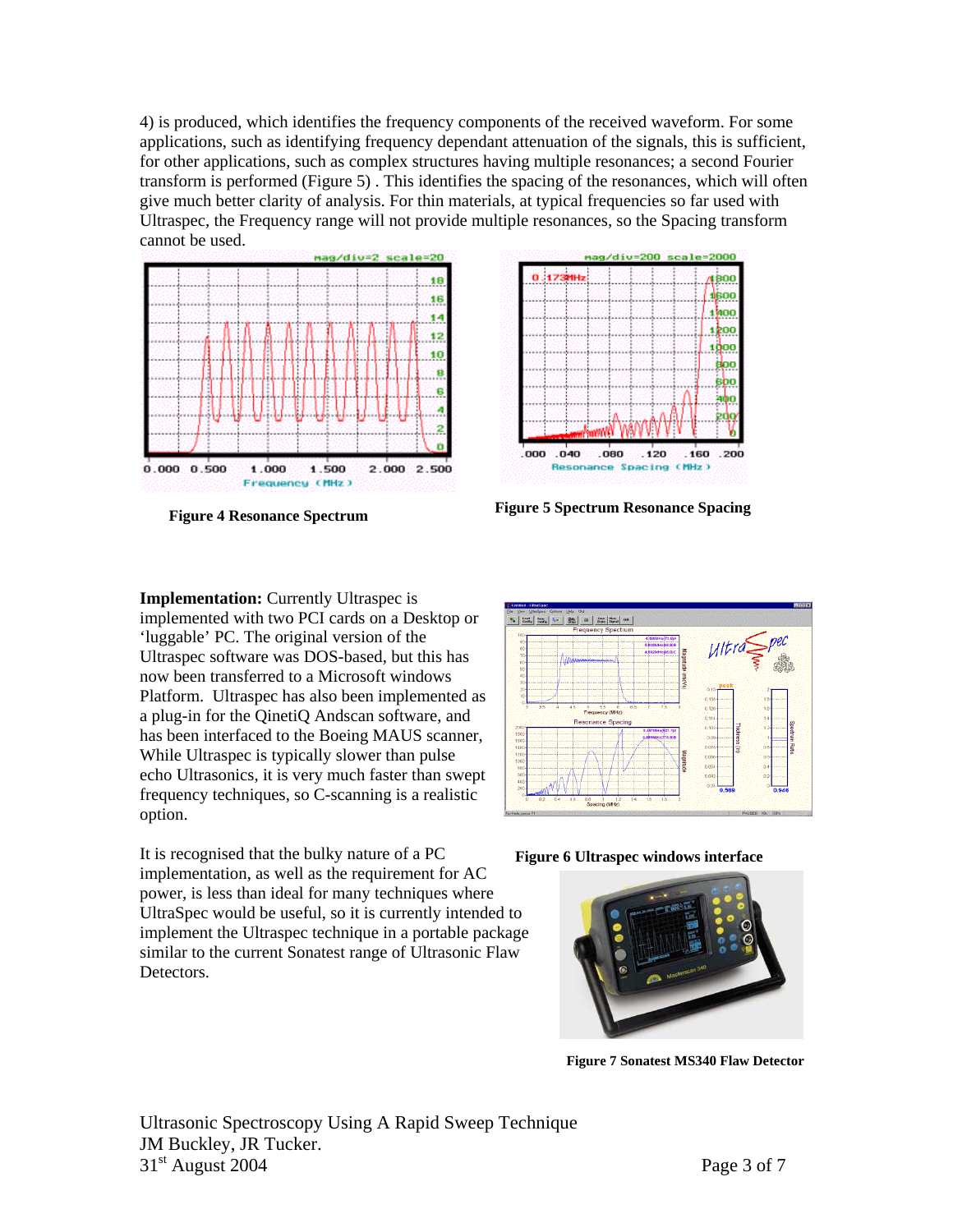# **Applications, Bonding:** Ultraspec

Many composite structures consist of two or more layers, bonded together with a suitable adhesive. These can be difficult to inspect ultrasonically from one side, since typically the majority of the sound energy is reflected, making it be difficult to distinguish between the bonded and disbanded condition, let alone usefully distinguish any intermediate state

Resonance spectroscopy allows these conditions to be more clearly distinguished.. If the layers are well bonded they will resonate as a system, at a low base frequency. If poorly bonded they will resonate separately, and lower layers may not resonate at all, because no energy is transferred to them.

When looking at the ultrasonic spectrum the presence or relative strength of the different oscillation modes allows interpretation of the presence, and effectiveness of energy transfer through, the bond. The energy transfer efficiency can, in some cases, be correlated with the relative strength of the bond.

In the example shown in Figure 7 a thin upper layer is bonded to a relatively thick substrate. This is difficult to quantify using Conventional ultrasound unless the application is suited to a 'pulse train decay' type of measurement. This can work very well, in situations where the materials are relatively well matched and non-attenuative, such as metals, but is typically not practical with composites, in any case it is very dependant on the degree of coupling between the probe and the top layer. This much less affects the resonance method, because here you are comparing the strength of two internal resonances, both of which are likely to be affected equally by coupling variations.



### **Figure 8 Well bonded, partially bonded, and disbonded samples**

In the first pair of spectra the assembly is well bonded and effectively resonates as a single layer, Because it is relatively thick there are many resonances within the frequency range examined, and the second FFT shows a clear base frequency of around 80 kHz,

In the second pair of spectra the assembly is partially bonded and resonances from the top layer predominate, although weak resonances from the combined assembly are present. This is clearly shown in the second FFT, where the 80 kHz peak characteristic of the bonded assembly is present, but weak.

In the third pair of spectra there is complete disbonding and only resonances from the top layer are present. The 80 kHz peak representing the base resonance of the bonded material is absent from the second FFT.

Preliminary results have indicated that there is a reasonable correlation between the strength of the second Spectrum peak and the bond quality, and the Ultraspec technique holds promise for the evaluation of 'kissing bonds'<sup>4,5</sup>

Ultrasonic Spectroscopy Using A Rapid Sweep Technique JM Buckley, JR Tucker.  $31<sup>st</sup>$  August 2004 Page 4 of 7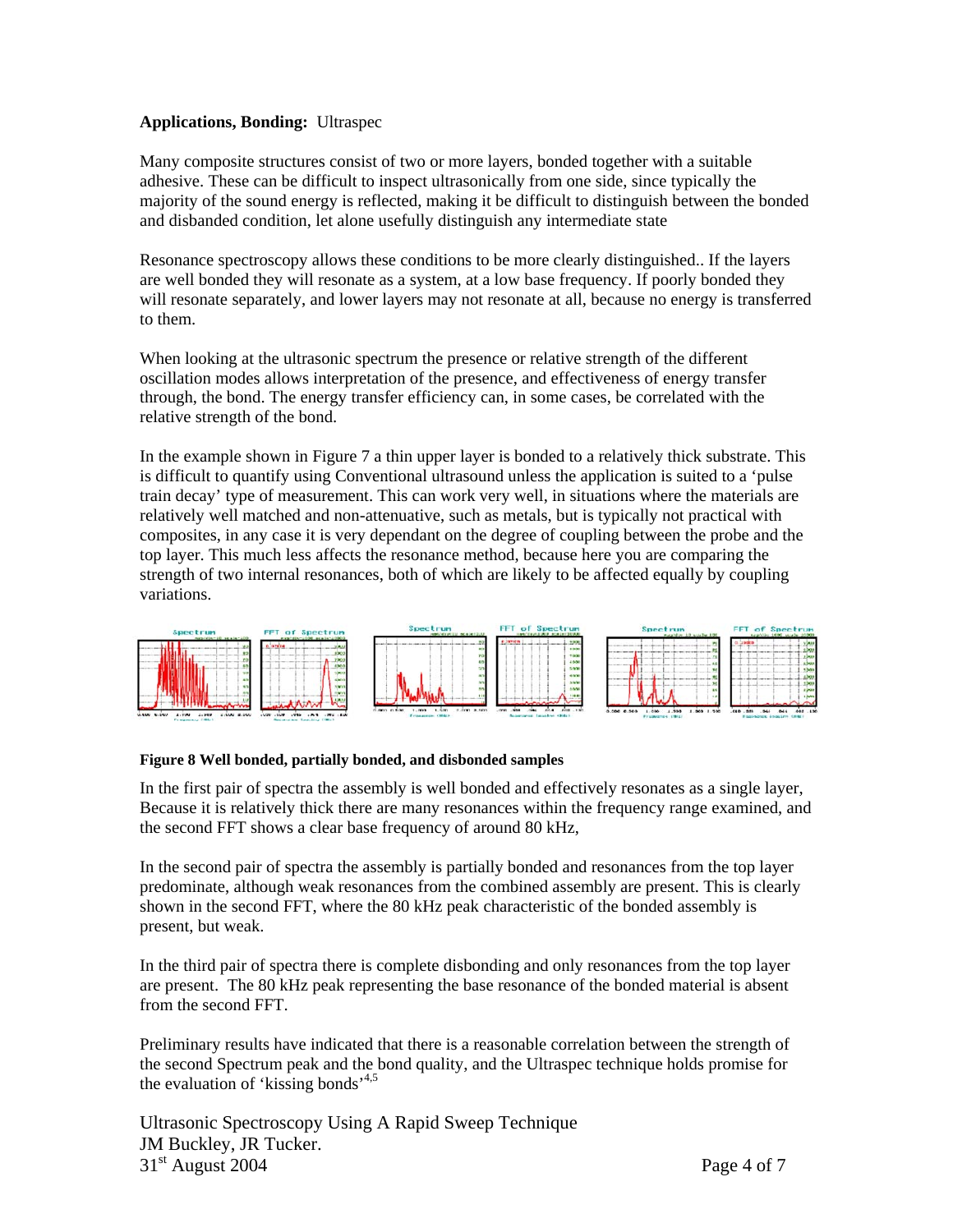# **Applications, Porosity and corrosion:** Mechanical

variations such as porosity and surface roughness interact with ultrasonic waves causing dispersion and a reduction in the energy reflected. In the case of a resonant system the strength of the resonance w ill be significantly reduced. This effect is very frequency dependant,

In the case of porosity for example, low frequencies will pass through unaffected. High frequencies may be blocked completely.

It is not unusual in through transmission ultrasonics to find materials that act as a 'low pass filter'. At some

intermediate frequency or combination of frequencies it is possible to correlate the signal amplitude to the degree of porosity. A previous paper by the author discussed this in the case of air-coupled ultrasonics.

which would cause a (relatively) frequency independent With Ultraspec It is easy to see where this transition frequency occurs, (In fact one of the original purposes of UltraSpec was as a tool for assessing optimum frequencies for 'conventional' UT). Because UltraSpec allows a direct comparison between responses at different frequencies, it can easily distinguish the change in response with frequency from other effects, such as a variation in coupling response change.

Surface Corrosion gives very similar results. At low frequencies a heavily corroded surface will give a fairly strong reflection, but at higher frequencies, because of the interaction between the short-wavelength sound and the surface irregularities, a very weak reflection will be obtained. This effect will be familiar to anyone who has arried out thickness measurements on corroded surfaces. **Figure 11 Effect of surface corrosion on ref-lection of sound with differing wavelengths** <sup>c</sup>

Because Ultraspec is capable of accurately measuring this fall off in frequency it can be used to measure the surface roughness of hidden surfaces, Most particularly, this can be used for early detection of back surface corrosions, for example due to a breakdown in protective coatings.

other cases an early repair can be limited to replacement of Often this can be detected at a point where no significant reduction in thickness has occurred, giving very early awareness of potential problems, and allowing repairs to be scheduled. In some cases the material can be allowed to deteriorate further (and be monitored) without risk, in

Ultrasonic Spectroscopy Using A Rapid Sweep Technique JM Buckley, JR Tucker.  $31<sup>st</sup>$  August 2004 Page 5 of 7



**Figure 9: Effect of porosity on transmission of different frequencies**



**Figure 10 Transmission through Aluminium samples with varying size porosity**





**Figure 02 Effect of surface condition on Spectrum**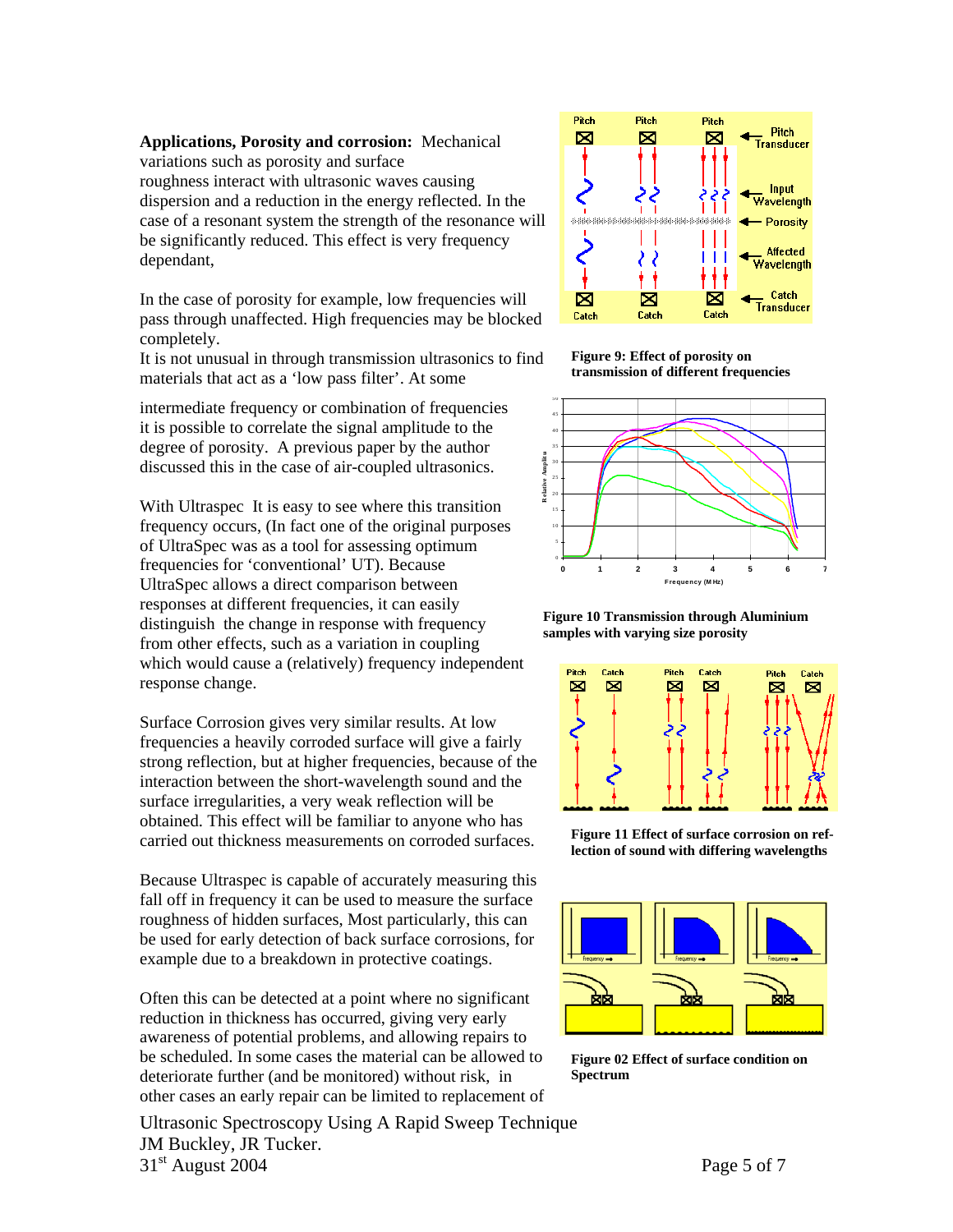protective coatings.

**Numerical simulation of Ultraspec:** Q Responses from UltraSpec can be fairly complex, and it can be difficult to understand what you are looking at. QinetiQ, supported by Sonatest and the UK DTI, have produced a mathematical model, Implemented in an MS-Excel spreadsheet , which allows simulation of a three layer (metal/adhesive/metal) adhesively bonded metallic structure with adhesive bonds.



**Figure 13 QinetiQ Model of UltraSpec response**

Dis-bonding, or poor bonding between layers can be simulated by changing interface properties. There is no 'definitive' relevant model of a poorly bonded structure, but this approach appears to give a useful similarity to experimental results.

Ultimately it might be useful to further develop this model to try and simulate non-metallic structures, but this would be much more complex.

### Conclusions:

The Ultraspec system has proven very effective for a limited number of specialised applications. After a few years of semi-commercialisation it has a 'small but serious' user list including NASA, Boeing, Lockheed, the US Navy and QinetiQ, It can solve some problems much more effectively than other available technologies. However many applications are limited by the relatively bulky packaging and user expertise requirements of the current implementation. The current priority is to reduce the size and cost, and improve the usability, so that they become comparable to users expectations, and to other ultrasonic technologies.



**Figure 14 Ultraspec operators in Space Shuttle cargo bay**

Ultrasonic Spectroscopy Using A Rapid Sweep Technique JM Buckley, JR Tucker.  $31<sup>st</sup>$  August 2004 Page 6 of 7